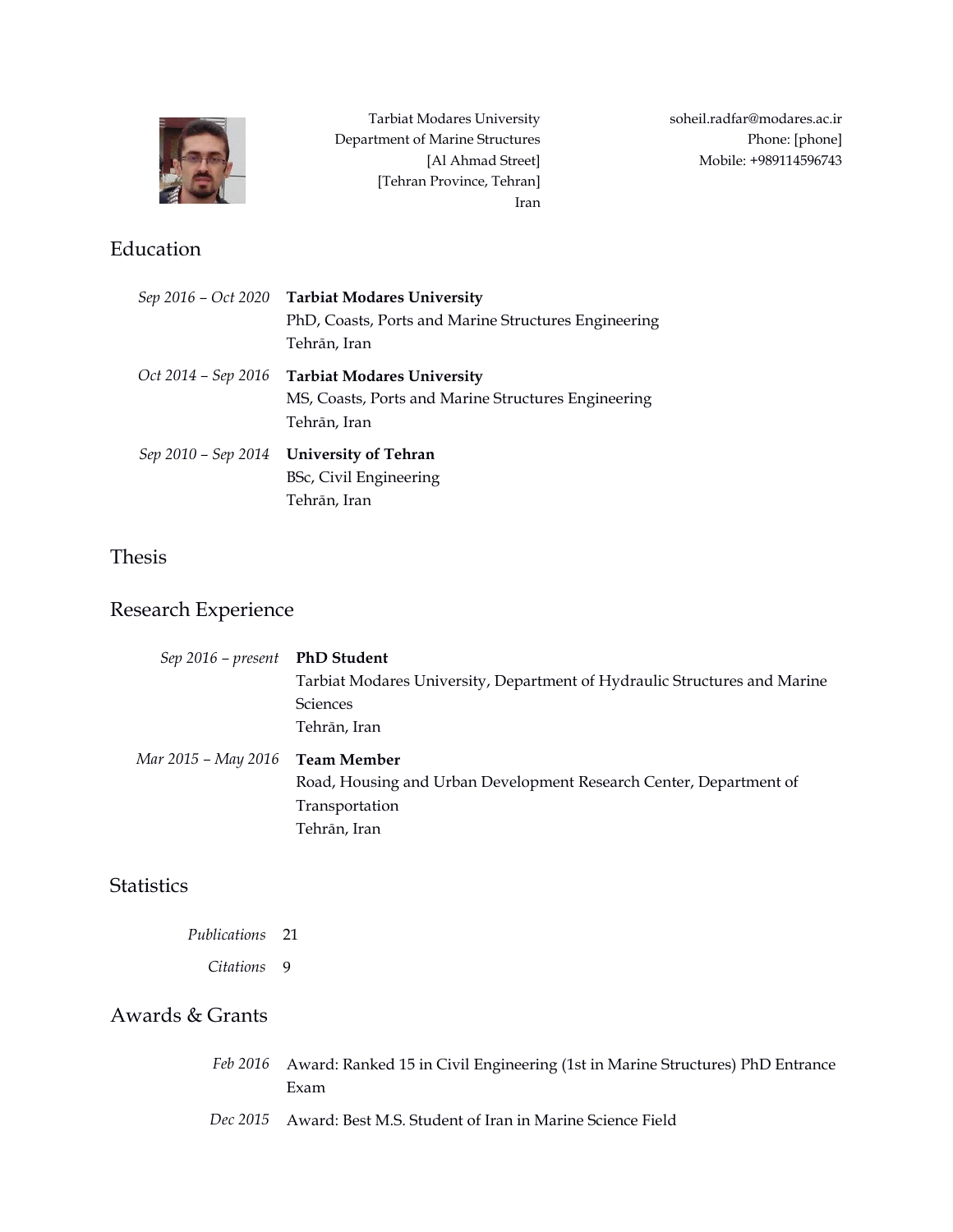| May 2010 Award: Ranked 186 in Foreign Languages B.S. Entrance Exam                       |
|------------------------------------------------------------------------------------------|
| May 2010 Award: Ranked 188 in Engineering and Mathematics Sciences B.S. Entrance<br>Exam |
|                                                                                          |

## Skills & Activities

| Skills                        | Civil Engineering, Tidal Energy, Reliability-based design, probabilistic design,                |
|-------------------------------|-------------------------------------------------------------------------------------------------|
|                               | CFD modelling                                                                                   |
| Languages                     | English, Persian                                                                                |
| <i>Scientific Memberships</i> | Student Committee Member at Iranian Association of Naval Architecture and<br>Marine Engineering |
| <i>Interests</i>              | Probabilistic design, Renewable energies, Reliability based design optimization                 |

### Books

- Soheil Radfar, Hosein Heydarinoori, Azadeh Hoseinpanahi: *Failures in concrete structures (in Persian)* 05/2017; Miaadpub., ISBN: 9786008540526
- Soheil Radfar, Amir Irandoust: *An Introduction to VBA Programming in Excel (in Persian)*. 09/2015; Da Publication.

### Journal Publications

- Roozbeh Panahi, Amir Taherkhani, Soheil Radfar, Ali Ghasemi: *Standardization of the main dimensions of design ships for the Caspian Sea ports*. Proceedings of the Institution of Mechanical Engineers Part M Journal of Engineering for the Maritime Environment 05/2018;, DOI:10.1177/1475090218767303
- Soheil Radfar, Roozbeh Panahi, Teymour Javaherchi, Siyavash Filom, Ahmad Rezaee Mazyaki: *A Comprehensive Insight into Tidal Stream Energy Farms in Iran*. Renewable and Sustainable Energy Reviews 05/2017; 79:323–338., DOI:10.1016/j.rser.2017.05.037
- Soheil Radfar, Amir Taherkhani, Roozbeh Panahi: *Standardization of the Main Dimensions of Design Container Ships in Ports—A Case Study*. World Journal of Engineering and Technology 01/2017; 05(04):51-61., DOI:10.4236/wjet.2017.54B006
- Alireza Sadat Hosseini, Soheil Radfar, Roozbeh Panahi: *Developing new formulae for prediction of mean overtopping discharge at vertical walls*. Journal of Marine Science and Technology 11/2016;, DOI:10.1007/s00773-016-0421-y
- Atena Amiri, Roozbeh Panahi, Soheil Radfar: *Parametric study of two-body floating-point wave absorber*. Journal of Marine Science and Application 03/2016; 15(1):41-49., DOI:10.1007/s11804-016-1342-1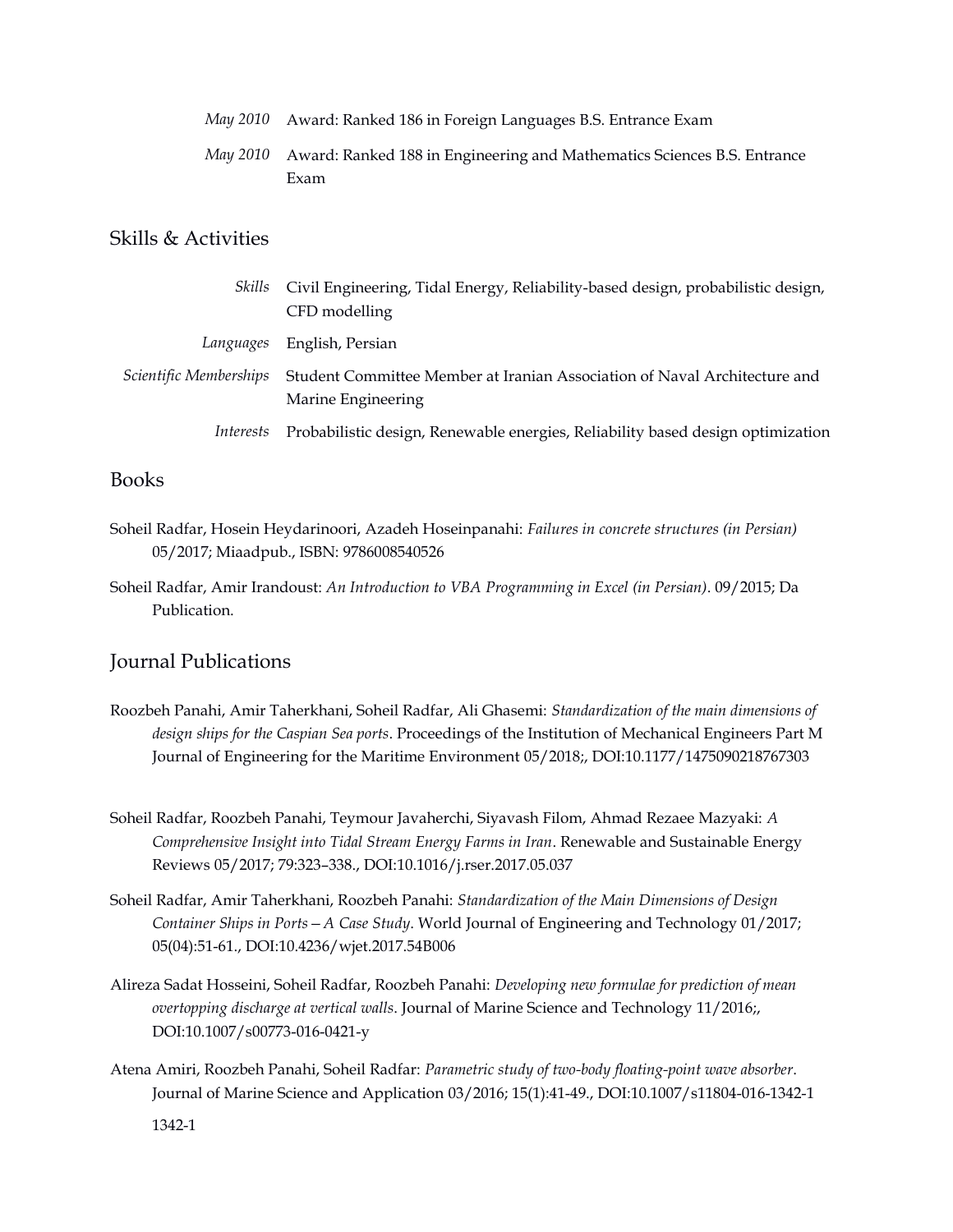### Conference Proceedings

- Soheil Radfar, Mehdi Shafieefar: *Probabilistic design of berm breakwater; A case study in Rudik port (in Persian)*. 19th Marine Industries Conference, Kish, Iran; 12/2017
- Mansooreh Mohammadi, Mehdi Shafieefar, Soheil Radfar: *Numerical modeling of single brine jet using finite volume method (in Persian)*. 19th Marine Industries Conference, Kish, Iran; 12/2017
- Soheil Radfar, Hasan Akbari: *Numerical investigation of the effect of sloshing in a 2D tank under harmonic excitation in lagrangian coordinates (in Persian)*. 7th International Offshore Industries Conference, Tehran, Iran; 05/2017
- Mohammad Javad Mohajeri, Mehdi Shafieefar, Soheil Radfar: *NUMERICAL MODELING OF NON-COHESIVE CONTACT IN MULTI-BODY HYDRODYNAMIC SYSTEMS WITH SPH*. ICCE2016; 05/2017, DOI:10.9753/icce.v35.structures.49
- Soheil Radfar, Atena Amiri: *PARAMETRIC STUDY OF HYDRODYNAMIC PERFORMANCE OF TWIN-PANTOON FLOATING BREAKWATER*. ICOPMAS2016; 11/2016
- Soheil Radfar, Roozbeh Panahi, Amir Teymour Javaherchi Mozafari, Hamed Khalilpour: *INVESTIGATION ON PERFORMANCE AND ARRAY OPTIMIZATION OF AN OPERATING MARINE HYDROKINETIC (MHK) TURBINE FARM IN GREAT-TONB OF IRAN*. ICOPMAS2016; 11/2016
- Soheil Radfar, Roozbeh Panahi, Siyavash Filom: *Economic study of developing tidal stream energy in persian gulf; a case study of Hengam island (in Persian)*. 18th Marine Industries Conference; 10/2016
- Soheil Radfar, Siyavash Filom, Roozbeh Panahi, Saeed Khorram: *Investigation on the routes of incoming vessels at quays number 25 and 26 of the No.2 container terminal of Shahid Rajaie port (in Persian)*. 18th Marine Industries Conference; 10/2016
- Soheil Radfar, Mohsen Salmani, Mehdi Shafieefar: *Political, economic, social, technological, environmental and legal (PESTEL) analysis of land reclamation from sea (in Persian)*. 18th Marine Industries Conference; 10/2016
- Soheil Radfar, Mansooreh Mohammadi, Mehdi Shafieefar: *Political, economic, environmental, socio-cultural and technical (PEEST) analysis of developing desalination plants in southern coasts of Iran, with special approach to resilience economy and sixth development master plan*. 18th Marine Industries Conference; 10/2016
- روش دو کمک به جزرومدی انرژی مزرعه در جزرومدی های مولفه میانگین استخراج :Soheil Radfar, Roozbeh Panahi, Ahmad Rezaee Mazyaki ;شهری مدیریت و معماری عمران، مهندسی در پژوهشی نوین های یافته المللی بین کنفرانس دومین .فارس خلیج در موردی مطالعه ؛ مایک مدل <sup>و</sup> جزرومدی اطلس نقشه 04/2016
- .شناورها اصلی سوخت عنوان به LNG سوخت جایگزینی بانکرینگ؛ صنعت در ایران روی پیش فرصتهای بررسی :Soheil Radfar, Siyavash Filom 04/2016 ;ایران مکانیک و برق ، معماری ، عمران مهندسی محوری توسعه سراسری کنفرانس سومین